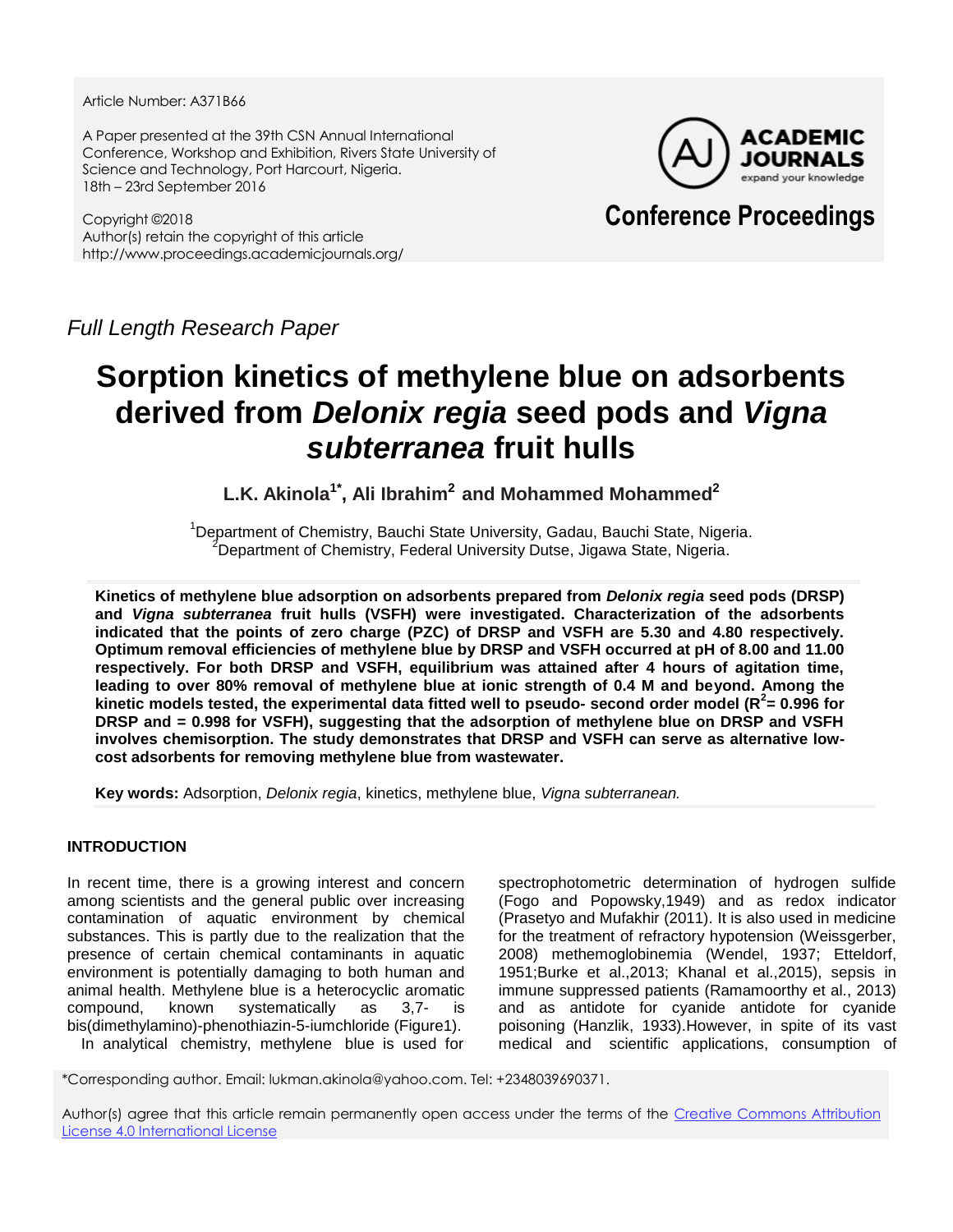

**Figure 1.** Structural formula of methylene blue.

excess amount of methylene blue has been shown to have neurotoxic effect on the central nervous system (Vutskits et al., 2008). Due to its widespread use, substantial quantity of methylene blue is released into aquatic environment during production, usage, and disposal and this may result in excess amount of methylene blue entering the food chain through bioaccumulation by aquatic biota. Besides its harmful impact on human health, contamination of aquatic environment by excess methylene blue (or any other dye) causes reduction in the growth of algae due to obstruction of light required for photosynthesis, which subsequently leads to ecological imbalance in the aquatic ecosystem (de Sousa et al., 2012).

In view of the adverse effects associated with contamination of aquatic environment by excess methylene blue, remediation techniques such as biodegradation (Ong et al., 2005; Ramamurthy and Umamaheswari, 2013), phytoremediation (Tan et al., 2016), adsorption (Rafatullah et al., 2010; Mikati et al., 2013) and advanced oxidation process (Houas et al., 2001; Madhu et al., 2009; Jian-Xiao et al., 2011; Ameta et al., 2013) have been studied for their viability in removing, decolorizing or degrading methylene blue in wastewater. Among these remediation techniques, removal of methylene blue (and other contaminants) by adsorption process is considered to be the safest because no toxic residue is left behind in the treated water. Although adsorbents such as clay minerals (Schoonheydt and Heughebaert, 1992; Ghosh and Bhattacharyya, 2002; Al-Wahbi and Dammag, 2001; Sarma et al., 2011) and commercial activated carbon (Al-Baidhany and Al-Salihy, 2016) have been employed for the removal of methylene blue from wastewater, research into the use of alternative low-cost adsorbents derived from agricultural wastes is steadily growing. Advantages of using adsorbents obtained from agricultural waste materials for the removal of toxic contaminants from wastewater include a partial reduction in the volume of solid waste materials in the environment and a cutback in the cost of wastewater treatment (Grassi et al., 2012).

Trees of *Delonix regia* (picture on the left of Figure 2) are planted mainly for ornamental purpose while *Vigna subterranea* (picture on the right of Figure 2) is cultivated mainly because of its high nutritional value. In northern

Nigeria, large quantities of *D. regia* seed pods (DRSP) and *V. subterranea* fruit hulls (VSFH) are usually disposed of as waste materials. Hence, the main focus of this paper is to study the kinetics of methylene blue adsorption on adsorbents derived from DRSP and VSFH with a view to finding out the suitability of removing methylene blue from wastewater by these adsorbents.

#### **MATERIALS AND METHODS**

#### **Collection and preparation of adsorbents**

*D. regia* seed pods were obtained from the main campus of Bauchi State University, Gadau, Bauchi State, Nigeria and *V. subterranea* fruit hulls were obtained from a farm in Darazo Local Government Area of Bauchi State, Nigeria. The seed pods and the fruit hulls were washed with water, air-dried, pulverized and sieved into fine particles as previously described (Sebata et al., 2013; Akinola et al., 2015). The fine particles derived from *D. regia* seed pods and *V. subterranea* fruit hulls were stored in air-tight containers and labeled DRSP and VSFH respectively.

#### **Preparation of adsorbate and reagent solutions**

Analytical grade reagents were used to prepare stock solutions containing 1000 mgL $^{-1}$  methylene blue, 2 moldm $^{-3}$  KNO<sub>3</sub>, 0.1 moldm $^{-3}$  HNO<sub>3</sub> and 0.1 moldm $^{-3}$  NaOH solutions using standard procedure (Mendham et al., 2000). This involves dissolution of appropriate amount of each reagent in doubly distilled water and diluting the resulting solutions in 1000  $\text{cm}^3$  volumetric flasks. These stock solutions were later used in subsequent experiments described in this paper.

#### **Determination of points of zero charge**

The points of zero charge (PZC) of DRSP and VSFH were determined using solid addition method (Nidheesh et al., 2012). In this method, 1.0 g of DRSP or VSFH were added to ten 250  $\text{cm}^3$ Erlenmeyer flasks containing 50  $\text{cm}^3$  of aqueous solution each. Prior to transferring these aqueous solutions into the 250 cm<sup>3</sup> Erlenmeyer flasks, the ionic strengths were adjusted to 0.1 moldm<sup>3</sup> by adding appropriate amount of  $1.0$  moldm<sup>3</sup> while the pH values were adjusted to values ranging from 2.00 to 10.00 by adding appropriate amounts of 0.1 moldm $3$  HNO<sub>3</sub> solution or 0.1 moldm $3$ NaOH solution. The flasks were then agitated at 200 rpm for 1 hour using WSZ series Orbital Shaker. Thereafter, the pH values of the supernatants were measured using JENWAY 3505 Ph meter. The difference between the initial and final pH was calculated using Equation 1. Plots of  $\Delta pH$  against were constructed and the points of interception on the *pHi* axes gave values of PZC for DRSP and VSFH.

$$
\Delta pH = pH_f \cdot pH_i \tag{1}
$$

#### **Effects of operating variables on removal efficiency**

Effects of initial solution pH (in the range of 2.00 to 12.00), ionic strength (in the range of 0.2 to 1.6 M) and contact time (in the range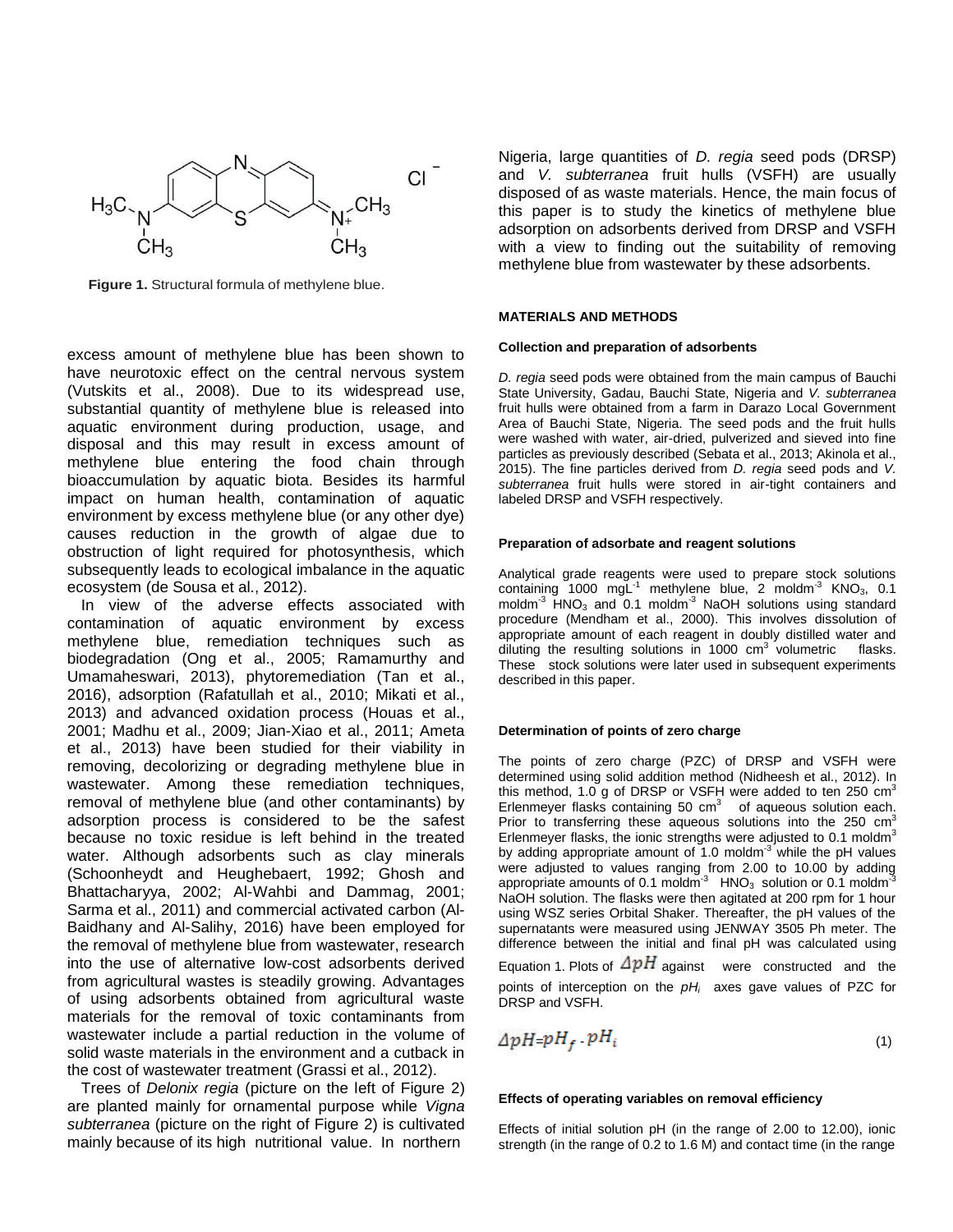

v

**Figure 2.**Pictures of *D. regia*seedpods (left) and*V. subterranea* fruit hulls (right).

of 20 to 480 min) on the removal efficiencies of methylene blue by DRSP and VSFH were investigated using a one-factor-at-a-time (OFAT) approach (Montgomery, 2013). This approach consists of selecting a baseline set of levels for each factor (pH = 2.00; ionic strength  $= 0.2$  M; contact time  $= 300$  min were selected as baseline set in this study), and then successively varying each factor over its range with the other factors held constant at the baseline level. For each treatment combination, 1.0 g of adsorbent was added to 50 cm<sup>3</sup> of dye solution containing 50 mg/L methylene blue in 250 cm<sup>3</sup> Erlenmeyer flask. The flasks were then agitated at 200 rpm for appropriate periods of time using WSZ series Orbital Shaker. The content of each flask was filtered and the residual concentrations of methylene blue in the flasks were determined at 664 nm using UNICO UV-2100 Spectrophotometer (UNICO Instrument Co., Ltd, Shanghai, China). The removal efficiencies of methylene blue (expressed as % removal) were then calculated using Equation 2. Optimum condition was selected for each operating factor by constructing a graph that indicates how the removal efficiencies are affected by varying the factor with all other factors held constant.

% Removal = 
$$
\frac{C_i - C_e}{C_i}
$$
 x 100%  $q_t = - \ln(\dot{a})$ 

#### **Investigation of sorption kinetics**

Experiment for sorption kinetic study was carried out by adding 1.0 g of DRSP or VSFH to nine 250 cm<sup>3</sup> Erlenmeyer flasks containing 50 cm3 of dye solutions. The concentration of methylene blue in each flask was maintained at a value of 50 mg/L while the pH and ionic strength of each solution were adjusted to the requisite optimal values. The flasks were then agitated at ambient temperature (28°C) for specific periods of time (20, 40 60, 80, 100, 120, 140, 160 and 180 min) using WSZ series Orbital Shaker at 200 rpm. The content of each flask was filtered and the residual concentrations of methylene blue in these filtrates were determined at 664 nm using UNICO UV-2100 Spectrophotometer (UNICO Instrument Co., Ltd, Shanghai, China). The amount of methylene blue adsorbed onto the adsorbent at various time intervals was calculated using Equation 3. This experiment was carried out twice and the fitness of the average data obtained was tested using intraparticle diffusion model (Equation 4), pseudo-first order model (Equation 5), pseudo-second order model (Equation 6) and Elovich equation (Equation 7)

$$
q_t = \frac{V}{m} (C_i - C_t)
$$
 (3)

$$
q_t \t k_{\text{init}} t^{1/2} \t\t (4)
$$

$$
\log\left(q_{\epsilon}-q_{t}\right) = \log q_{\epsilon-\frac{\kappa_{1}}{2.303}}t \tag{5}
$$

$$
\frac{t}{q_t} = \frac{1}{k_2 q_e^2} = \frac{1}{q_e} + \qquad t \tag{6}
$$

$$
q_t = \frac{1}{\beta} \ln (\hat{a} \beta) + \frac{1}{\beta} \ln t
$$
\n(7)

The point of zero charge (PZC) for DRSF and VSFH obtained from the plots of ?pH against *pH<sup>i</sup>* displayed in Figure 3 are 5.30 and 4.80 respectively. PZC is the pH at which the surface charge of a material is equal to zero at some ambient temperature, applied pressure, and aqueous solution composition (Sposito, 2004; Alvarez-Silva et al., 2010). At pH values below PZC, the surface charge on an adsorbent is negative but the surface charge becomes positive at pH values above PZC (Oluwaseye et al., 2011; Gusmao et al., 2013). PZC reported in literature for adsorbents prepared from other agricultural wastes are 7.10 for oil palm fruit fibre (Abia and Asuque, 2008), 5.00 for sugarcane bagasse (Zhang et al., 2011), 6.00 for watermelon shell (Banerjee et al., 2012), 4.18 for orange peel (De Souza et al., 2012) and 3.50 for groundnut shell (Akinola and Umar, 2015).

#### **Optimum operating variables**

Results showing the variation of percent removal of methylene blue by DRSP and VSFH as functions of initial solution pH, total ionic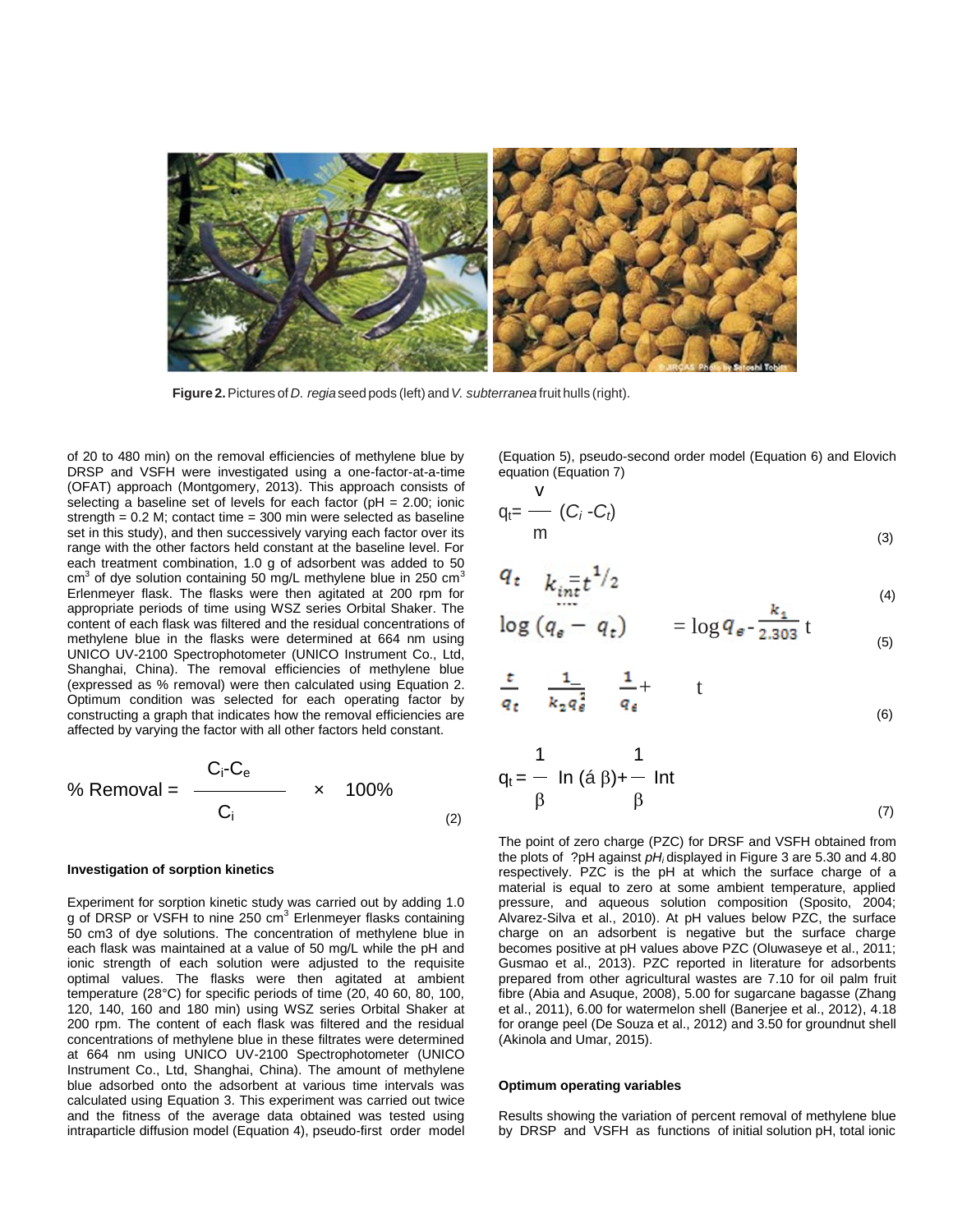

**Figure 3.** Plots of ? pH against pH<sub>i</sub> showing points of zero charge of DRSF and VSFH.



**Figure 4.** Plots of removal efficiencies against initial solution pH.



Figure 5. Plots of removal efficiencies against ionic strength.

strength of the solution and contact time are presented in Figures 4, 5 and 6 respectively. As shown in Figure 4, higher removal of methylene blue occurred at higher pH values, reaching maximum values of 94.72% at pH of 8.00 for DRSF and 95.70% at pH of 11.00 for VSFH. The increased removal efficiencies of methylene blue by the DRSF and VSFH at pH values above 5.30 (value of PZC for DRSP) and 4.80 (value of PZC for VSFH) is consistent with the fact that methylene blue molecules exist as positively charged ions in aqueous solution, and therefore exhibit enhanced electrostatic attractions for the adsorbents since the surface charges on the adsorbents are negative at pH values above their PZC. The plots presented in Figure 5 show that at ionic strength of 0.2 M, 71.88 and 59.38% of methylene blue were removed from aqueous solution by DRSF and VSFH respectively. However, beyond the ionic strength value of 0.2 M, adsorptions of methylene blue on both DRSF and VSFH increased slightly above 80.00% but remained essentially constant in solutions with ionic strength values ranging from 0.4 to 1.6 M. In Figure 6, the percent removal of methylene blue by DRSF increased gradually from 38.85% at 20 min to 89.22% at 240 min. Beyond 240 min, the removal efficiency of methylene blue by DRSF remained more or less constant. Similarly, Figure 6 also shows that percent removal of methylene blue by VSFH increased gradually from 29.09% at 20 min to 84.42% at 240 min, remaining roughly constant beyond 240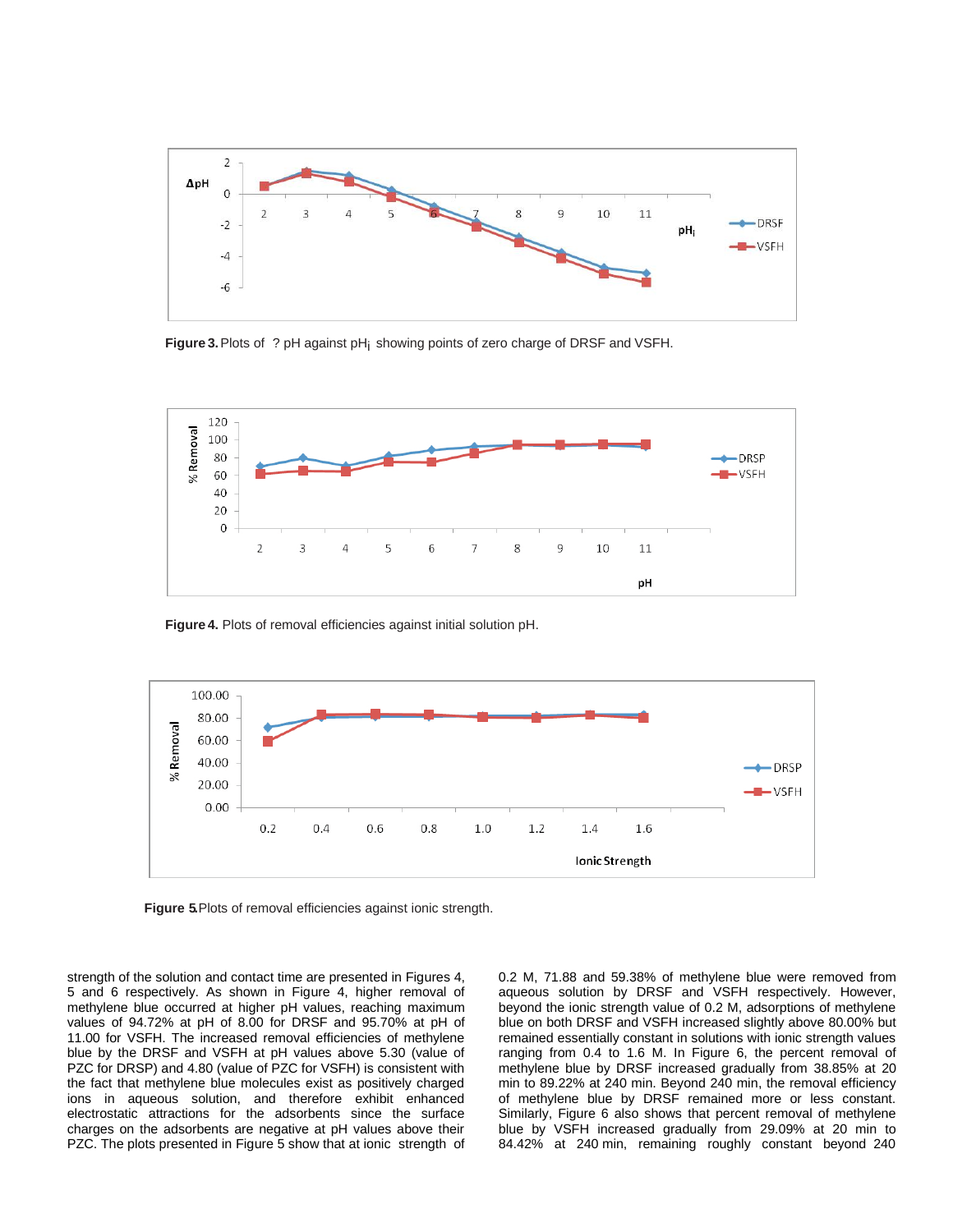





**Figure 7.** Intraparticle diffusion plots for methylene blue adsorption on DRSP and VSFH.



**Figure 8.** Pseudo-first order plots for methylene blue adsorption on DRSP and VSFH.

minutes. In view of these findings, the kinetic experiments involving DRSF and VSFH were carried out at pH values of 8.00 and 11.00 respectively. The ionic strengths of all solutions were adjusted to 1.0 M and all the kinetic data were collected within the first 3 h.

#### **Sorption kinetics**

The charts displayed in Figures 7, 8, 9 and 10 are plots of intraparticle diffusion model, pseudo-first order model, pseudosecond order model and Elovich model for testing the fitness of sorption kinetic data of methylene blue on DRSP and VSFH. The coefficients of determination **(**R 2 values) and the rate constants

obtained from these plots are presented in Table 1. Among the four kinetic models tested, the experimental data fitted well to pseudosecond order model for both DRSP and VSFH as indicated by the values of coefficients of determination ( $R^2$  = 0.996 for DRSP and = 0.998 for VSFH in Table 1). Pseudo-second order model is based on the assumption that the adsorption process involves chemisorption, which requires sharing or exchange of valence electrons between the adsorbent and the adsorbate (Ho, 2006). The pseudo-second order rate constants obtained in the present study (2.155 gmg<sup>-1</sup>min<sup>-1</sup> for DRSP and 2.873 gmg<sup>-1</sup>min<sup>-1</sup> for VSFH in Table 1) are several order of magnitude higher than 0.0059 gmg <sup>1</sup>min<sup>-1</sup>reported for the adsorption of methylene blue on NaOHmodified dead leaves of plane trees (Gong et al., 2013), 0.0012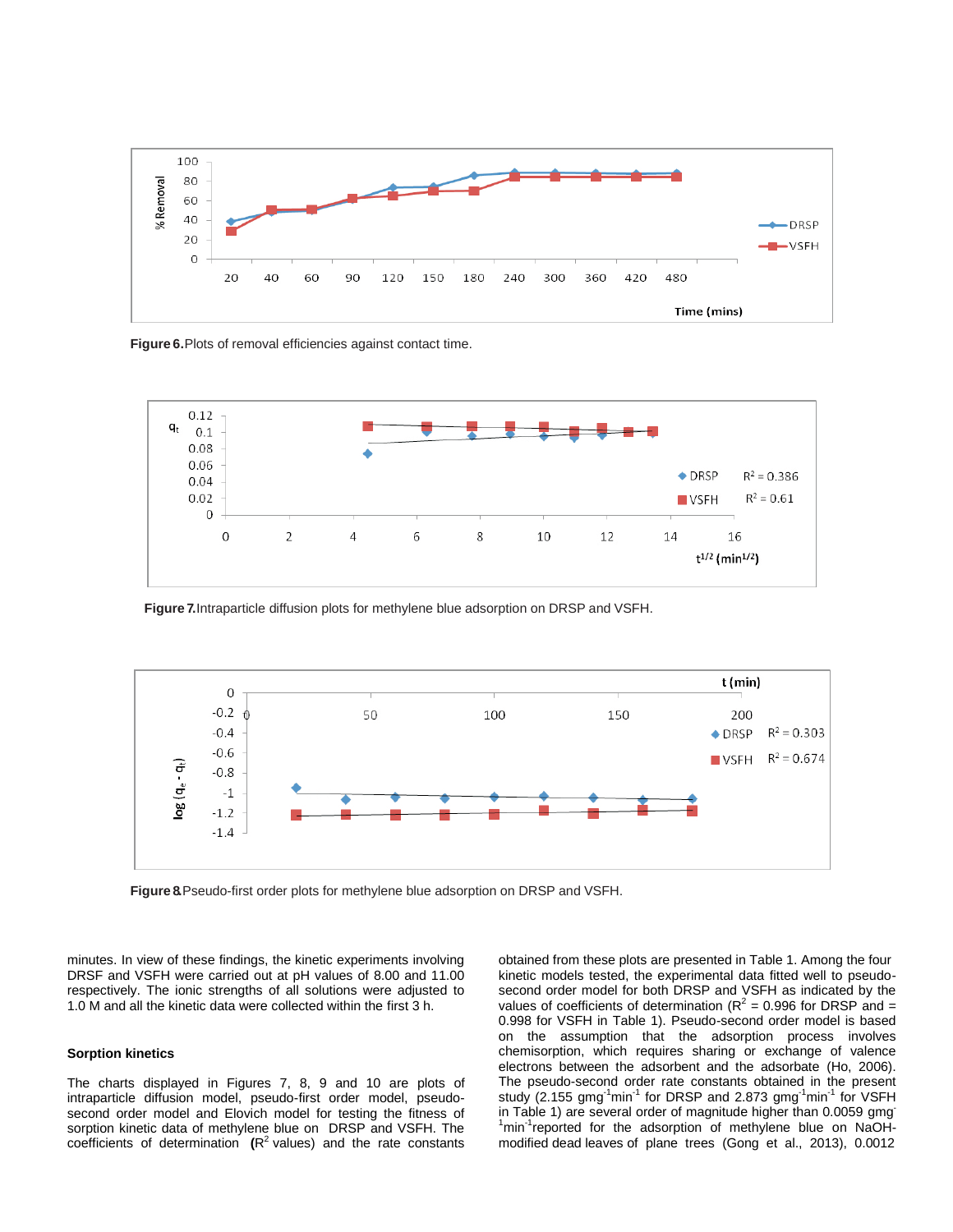

**Figure 9.** Pseudo-second order plots for methylene blue adsorption on DRSP and VSFH.



**Figure 10.** Elovich plots for methylene blue adsorption on DRSP and VSFH.

**Table 1.** Coefficients of determination and rate constants of methylene blue adsorption on DRSP and VSFH.

| Adsorbent   | Intraparticle diffusion<br>model |       | <b>Pseudo-first order</b><br>model |       | <b>Pseudo-second order</b><br>model |       |                | Elovich model         |          |
|-------------|----------------------------------|-------|------------------------------------|-------|-------------------------------------|-------|----------------|-----------------------|----------|
|             | DР                               | Kint  | D <sup>4</sup>                     | M     | D <sup>4</sup>                      | K,    | D <sup>4</sup> |                       |          |
| <b>DRSP</b> | 0.386                            | 0.001 | 0.303                              | 0.000 | 0.996                               | 2.155 | 0.488          | $1.45 \times 10^{20}$ | 125.0    |
| VSFH        | 0.610                            | 0.000 | 0.674                              | 0.000 | 0.998                               | 2.873 | 0.519          | $2.49 \times 10^{20}$ | $-333.3$ |

gmg<sup>-1</sup>min<sup>-1</sup>reported for the adsorption methylene blue on NaOHmodified durian leaf powder (Hussin et al., 2015). The implication of these findings is that, the rates of removal of methylene blue from aqueous solution by DRSP and VSFH are faster than the rates of removal of methylene blue from aqueous solution by adsorbents derived from other agricultural waste materials in the literature cited.

### **Conclusion**

The search for alternative low-cost adsorbents from locally-available agricultural waste materials provided the impetus for this research work. Adsorbents prepared from the seed pods of *D. regia* and the fruit hulls of *V.*

*subterranea* were characterized and the suitability of these adsorbents, *vis-à-vis* their ability to remove methylene blue from aqueous solution, were evaluated by studying the kinetic behaviors of the adsorption systems. Findings suggest that adsorptions of methylene blue on both adsorbents were adequately described by pseudosecond order model, suggesting that the adsorptions involve sharing or exchange of valence electrons between the adsorbents and the adsorbate. This study demonstrates that the adsorbents prepared from the seed pods of *D. regia* and the fruit hulls of *V. subterranea* may be suitable for removing methylene blue from contaminated wastewater.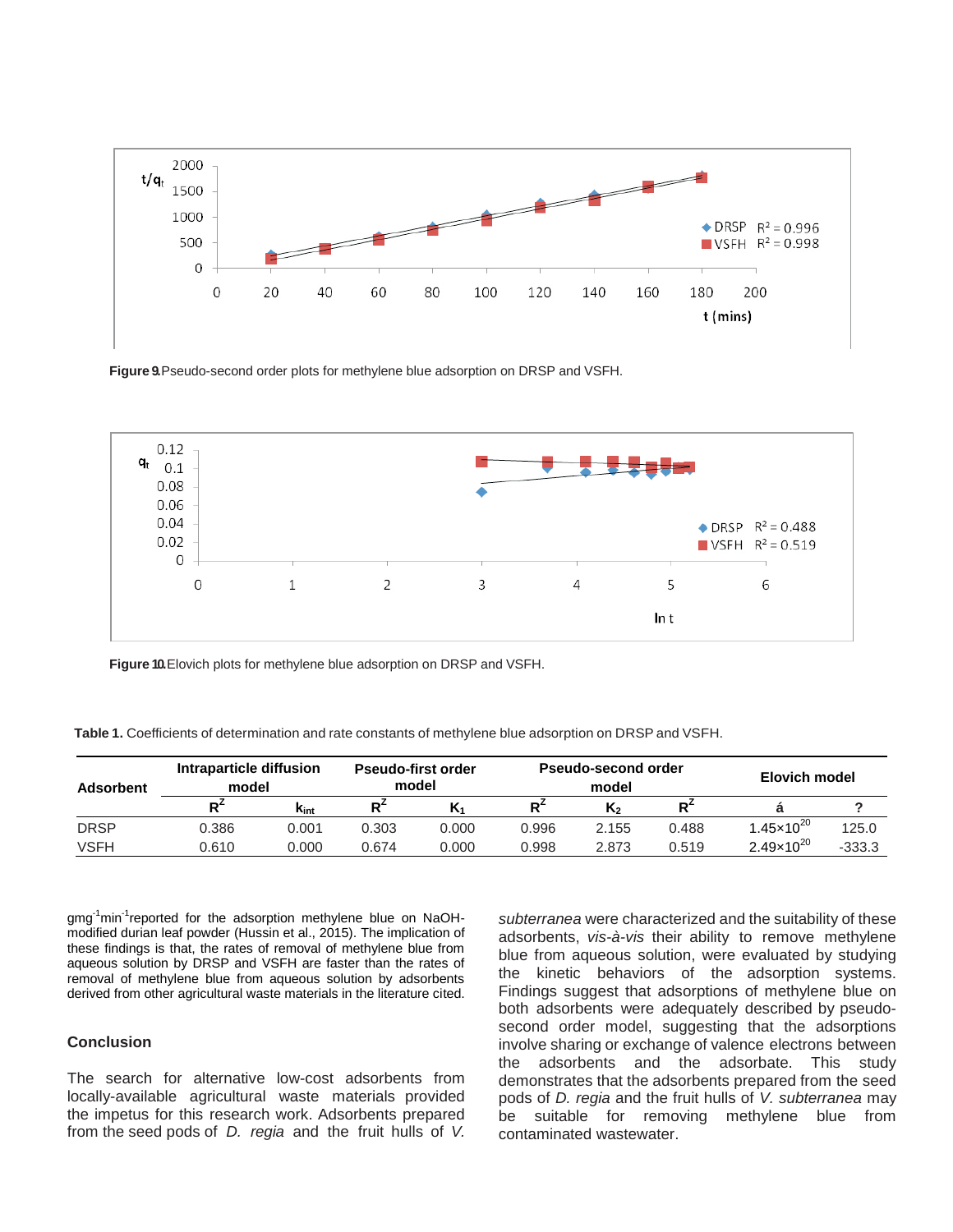## **CONFLICT OF INTERESTS**

The authors have not declared any conflict of interests.

## **ACKNOWLEDGEMENTS**

The authors wish to acknowledge the technical support rendered by Mal. Isah Suleiman and Mal. Salihu Yunusa of Chemistry laboratory, Bauchi State University, Gadau, Nigeria.

#### **ABBREVIATIONS AND SYMBOLS**

Ci,  $=$ adsorbate initial concentration (mg/L); Ce, $=$  residual concentration of adsorbate in solution at equilibrium  $(mq/L)$ ; Ct = residual concentration of adsorbate in solution at time t (mg/L);

 $K_{int}$ = intraparticle diffusion rate constant;  $K_1$ = pseudo-first order rate constant;  $K_2=$  pseudo-second order rate constant; m= mass of the adsorbent (g);  $pH_f$ = final pH of solution;  $pH_i=$  initial  $pH$  of solution;  $dpH =$  difference between final and initial pH PZC; PZC= point of zero charge;  $q_t$ = amount of adsorbate sorbed on the adsorbent at any time t (mg/g);  $q_e$  = amount of adsorbate sorbed on the adsorbent at equilibrium (mg/g);  $t=$  time of adsorption (minutes);  $V =$  volume of the adsorbate solution (L);  $a$ = initial sorption rate of adsorbate; ? = desorption constant.

#### **REFERENCES**

- Abia AA, Asuque ED (2008). Sorption of Pb(II) and Cd(II) ions onto chemically unmodified and modified oil palm fruit fibre adsorbent: analysis of pseudo second order kinetic models. Indian Journal of Chemical Technology 15:341-348.
- Akinola LK, Umar AM (2015). Adsorption of crystal violet onto adsorbents derived from agricultural wastes: kinetic and equilibrium studies. Journal of Applied Sciences and Environmental Management 19(2):279– 288.
- Akinola LK, Ibrahim A, Chadi AS (2016). Kinetic and equilibrium studies of Congo red adsorption on adsorbent from bambara groundnut hulls. Al-Hikmah Journal of Pure & Applied Sciences 2(2):79-88.
- Al-Baidhany JH, Al-Salihy ST(2016). Removal of methylene blue dye from aqueous solution by using commercial granular activated carbon with different types of adsorbers. Mesopotamia Environmental Journal 2(2):1- 11.
- Alvarez-Silva M, Uribe-Salas A, Mirnezami M , Finch JA (2010). The point of zero charge of phyllosilicate minerals using the Mular-Roberts titration technique. Minerals Engineering 23:383-389.
- Al-Wahbi AAM, Dammag HAQ (2001). Removal of methylene blue from aqueous solutions using Yemen bentonite. Diyala Journal of Engineering Sciences 4(1):30-53.
- Ameta A, Ameta R, Ahuja M (2013). Photocatalytic degradation of methylene blue over ferric tungstate. Scientific Review & Chemical Communications 3(3):172-180.
- Banerjee K, Ramesh ST, Gandhimathi R, Nidheesh PV , Bharathi KS (2012). A novel agricultural waste adsorbent, watermelon shell for the removal of copper from aqueous solution. Iranica Journal of Energy and Environment 3(2):143-156.
- Burke P, Jahangir K, Kolber MR (2013). Dapsone-induced methemoglobinemia: case of the blue lady. Canadian Family Physician 59(9):958-961.
- de Sousa ML, de Moraes PB, Lopes PRM, Montagnolli RN, de Angelis DF, Bidoie ED (2012). Contamination by remazol red brilliant dye and its impact in aquatic photosynthetic microbiota. Environmental Management and Sustainable Development 1(2):129-138.
- De Souza JVTM, Diniz KM, Massocatto CL, Tarley CRT, Caetano J, Dragunski DC (2012). Removal of Pb(II) from aqueous solution with orange sub-products chemically modified as biosorbent. BioResources 7(2):2300-2318.
- Etteldorf JN (1951). Methylene blue in the treatment of methemoglobinemia in premature infants caused by marking ink. The Journal of Pediatrics 38(1):24-27.
- Fogo JK, Popowsky M (1949). Spectrophotometric determination of hydrogen sulfide: methylene blue method. Analytical Chemistry 21(6):732-734.
- Ghosh D, Bhattacharyya KG (2002). Adsorption of methylene blue on kaolinite. Applied Clay Science 20(6):295-300.
- Gong L, Sun W, Kong L (2013): Adsorption of methylene blue by NaOH-modified dead leaves of plane trees. Computational Water, Energy, and Environmental Engineering 2:13-19.
- Grassi M, Kaykioglu G, Belgiorno V, Lofrano G (2012). Removal of Emerging Contaminants from Water and Wastewater by Adsorption Process. In Lafrano, G. (Ed.) Emerging Compounds Removal from Wastewater: Natural and Solar Based Treatment, London, Springer, pp.15-37.
- Gusmao KAG, Gurgel LVA, Melo TMS, Gil LF (2013). Adsorption studies of methylene blue and gentian violet on sugarcane bagasse modified with EDTA dianhydride (EDTAD) in aqueous solutions: kinetic and equilibrium aspects. Journal of Environmental Management 118:135-143.
- Hanzlik PJ (1933). Methylene blue as antidote for cyanide poisoning. The Journal of the American Medical Association 100(2):357.
- Ho YS (2006). Review of second-order models for adsorption systems. Journal of Hazardous Materials B136:681-689.
- Houas A, Lachheb H, Ksibi M, Elaloui E, Guillard C, Herrmann J (2001). Photocatalytic degradation pathway of methylene blue in water. Applied Catalysis B: Environmental 31:145-157.
- Hussin ZM, Talib N, Hussin NM, Hanafiah MAKM, Khalir WKWM (2015). Methylene blue adsorption onto NaOH modified durian leaf powder: isotherm and kinetic studies. American Journal of Environmental Engineering 5(3A):38-43.
- Jian-Xiao LV, Ying C, Guo-hong X, Ling-yun Z, Su-fen W (2011). Decoloration of methylene blue simulated wastewater using a UV-H2O2 combined system. Journal of Water Reuse and Desalination 1(1):45-51.
- Khanal R, Karmacharya P, Pathak R, Poudel DR, Ghimire S, Alweis R (2015). Do all patients with acquired methemoglobinemia need treatment? A lesson learnt. Journal of Community Hospital Internal Medicine Perspectives 5(5):1-3.
- Madhu GM, ARaj MAL, Pai KVK (2009). Titanium oxide (TiO2) assisted photocatalytic degradation of methylene blue. Journal of Environmental Biology 30(20):259-264.
- Mendham J, Denney RC, Barnes JD, Thomas MJK (2000). Vogel's textbook of quantitative chemical analysis, 6th ed., Prentice Hall, England P 315.
- Mikati FM, Saade NA, Slim KA, El-Jamal MM (2013). Biosorption of methylene blue on chemically modified Chaetophora elegans alga by HCl and citric acid. Journal of Chemical Technology and Metallurgy
- Montgomery DC (2013): Design and analysis of experiments, 8th ed., John Wiley & Sons Inc., Danvers P 4.
- Nidheesh PV, Gandhimathi R, Ramesh ST, Ananthal-Singh TS (2012). Kinetic analysis of crystal violet adsorption onto bottom ash. Turkish Journal of Engineering and Environmental Sciences 36:249-262.
- Oluwaseye A, Uzairu A, Eddy NO (2011). Biosorption of Cr (VI) and Ni (II) from aqueous solution onto Bacillus subtillis immobilized in agarose gel. Der Chemica Sinica 2(5):173-188.
- Ong S , Toorisaka E, Hirata M, Hano T (2005). Biodegradation of redox dye methylene blue by up-flow anaerobic sludge blanket reactor.